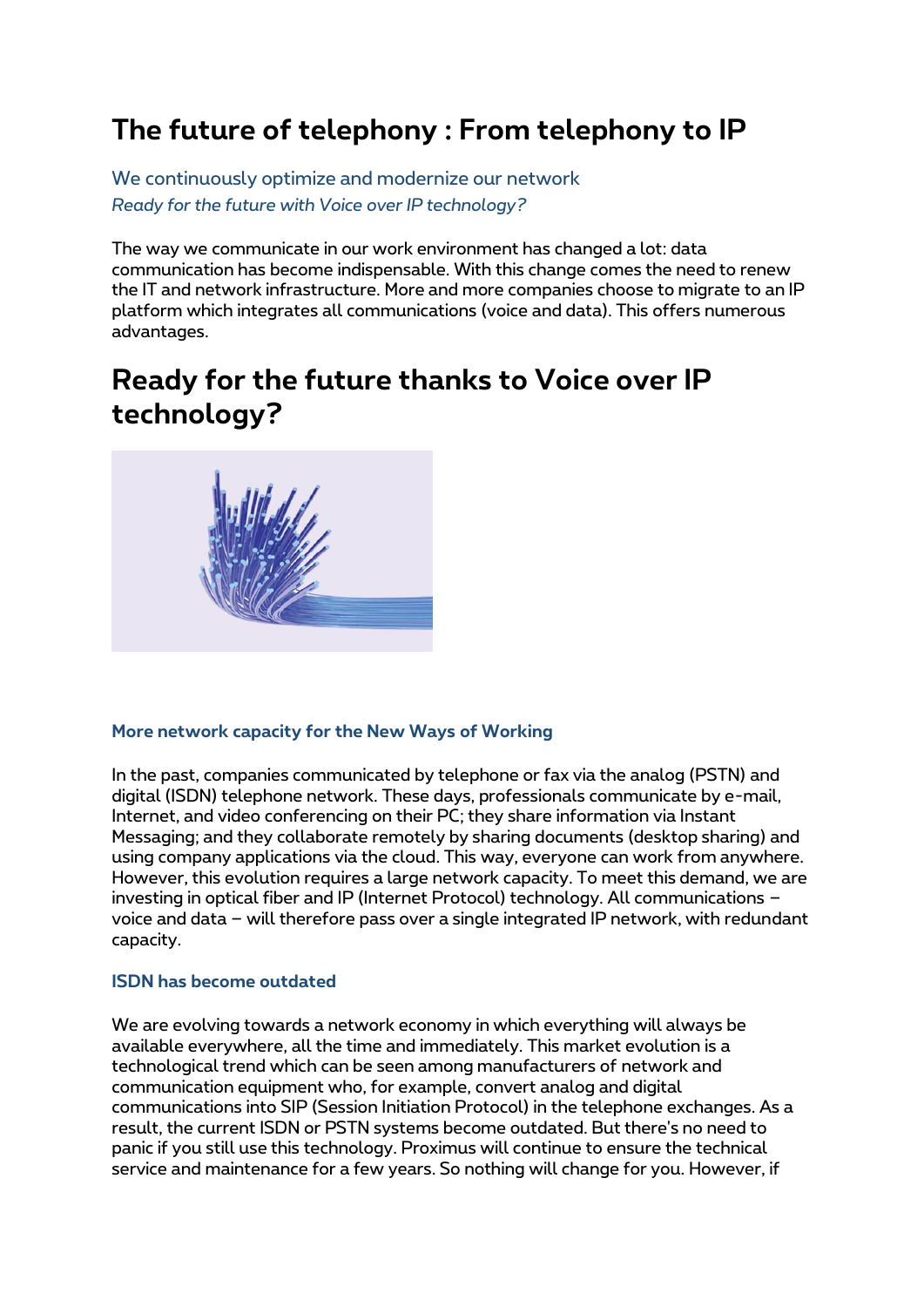you need to make changes or add a new line, this is a good opportunity to migrate to the new IP technology: we will take care of everything and guide you through the migration.

# **Voice over IP**

Rich media communication is one of the main assets of Voice over IP technology. This technology can easily interact with applications such as e-mail, Internet browsers, Instant Messaging, and social networks. The delivery of voice messages by e-mail, clickto-dial on your website, and a button for calling in an e-mail are just a few examples. This can only benefit the management of your IT infrastructure. Thanks to the integration of data and telephony on IP, you only have to maintain a single network, which reduces costs. Finally, the integration of voice and data facilitates the unification of fixed and mobile. The service connects fixed and mobile numbers in the telephone exchange and in the network in order to guarantee permanent accessibility, regardless of the number dialed.

#### **New infrastructure**

We want to continue offering the best fixed and mobile network to our customers, whether for data or telephony. This is why we continuously improve, optimize and modernize our infrastructure. This year, we are reaching some new milestones. Optical fiber will be deployed gradually and ADSL customers will benefit from a VDSL 2 upgrade for higher speed.

# **Advantages**

- Advantageous, next-generation VoIP rate plans and offers
- A single network for voice and data traffic
- Easy-to-integrate IT applications
- More possibilities: video conferencing, instant messaging, etc.
- More mobility: flex desk or hot desking with IP telephones in-house, remotely, or in the home with a softphone, etc.
- Evolution towards the integration of fixed and mobile numbers
- A scalable, future-proof solution: a network that adapts to the needs of your company

#### **IP solutions**

#### Phone Line

Gradually, even the traditional telephone line will be transformed into an IP line: it will be directly connected to your modem instead of the wall socket.

#### Call Connect

Call Connect offers you all the advantages and flexibility of a phone exchange. At any moment you can change the number of users.

#### Enterprise voice

The Enterprise Voice access will replace ISDN. Discover how to simplify your telephone infrastructure with [IP telephony](http://www.proximus.be/fr/id_cl_iptelephony/grandes-entreprises-et-secteur-public/solutions/telephonie-fixe/lignes-telephoniques/bizz-ip-telephony.html)